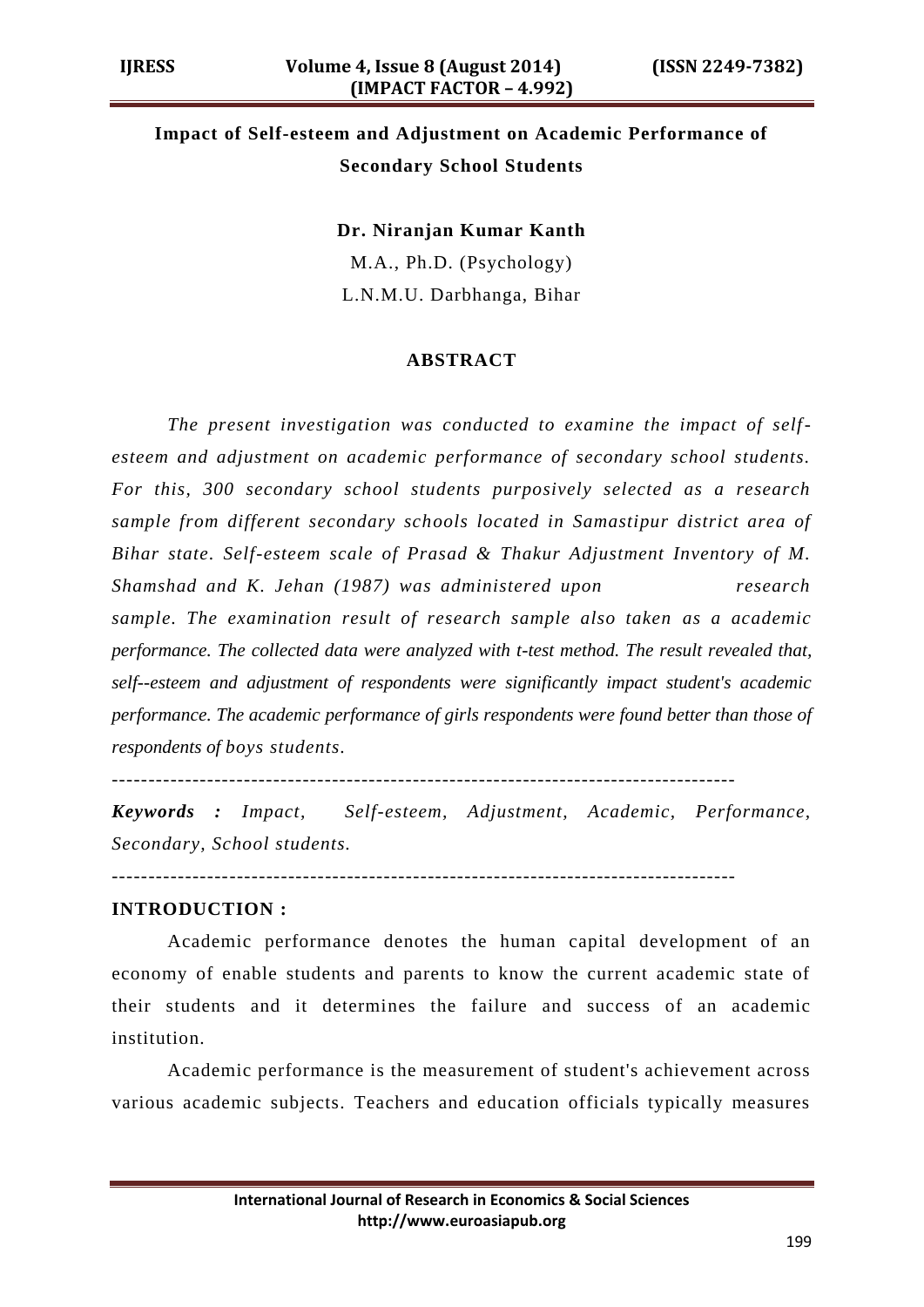achievement using classroom performance, graduation rates and results from standardized tests.

Academic performance, which is measured by the examination results, is one of the major goals of school. Hoyle (1986) argued that schools are established with the aim of improving knowledge and skills to those who go through them and behind all this is the idea of enhancing good academic performance. According to Farooq, M.S., et.al (2011) "Students academic performance serve as a bedrock of knowledge acquisition and the development".

Thus, according to above discussion academic performance is the degree to which a student, teacher or institution has attend their short or long term educational objectives.

### **SELF-ESTEEM :**

Self-esteem is defined as the set of positive or negative evaluation of individuals about their own selves (Resenberg, 1965). Self and Self-esteem constitute two different dimensions of personality, whereas self-esteem represents the affective and psychological dimension. The personality traits' of individuals, their psychological features, abilities, skills, social relations, feelings and their ideas about their academic or professional performance and the satisfaction they feel as a result of these ideas are included in the concept of self-esteem (Yilmaz, 2000, Izic, 2001). A high level of perceived satisfaction indicates that the individual has high self-esteem, whereas a low level perceived satisfaction indicates low self-esteem.

### **ADJUSTMENT :**

The concept of adjustment means adoption to physical environment as well as social demands placed by the external environment. There is constant action and reaction going on between individual and his environment. There are social pressure and demands placed by socialization. The adjustments process becomes still more complicated during the adolescence as reaction to are situation gets into conflicts with the other situation.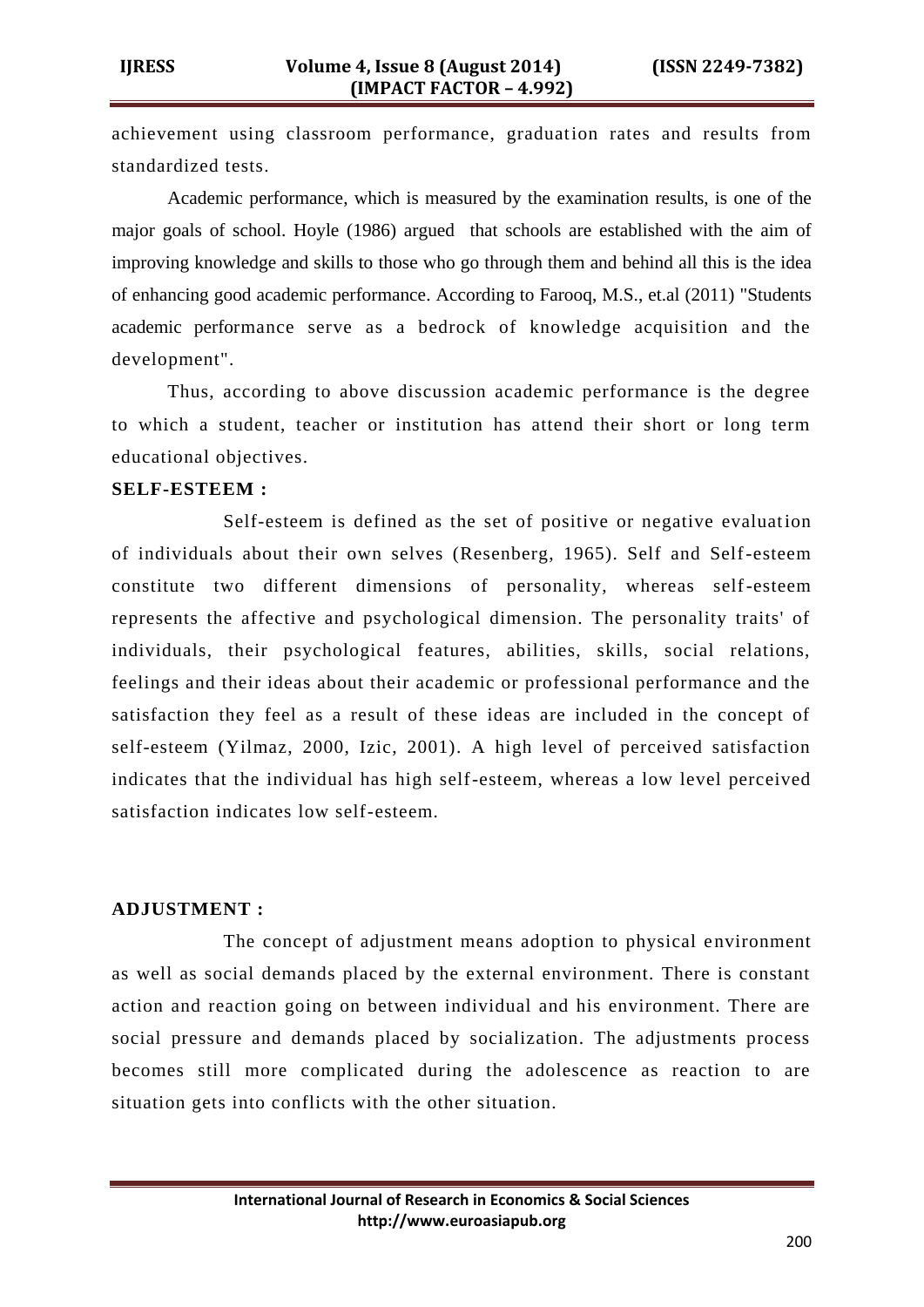In the academic viewpoint, adjustment is the process of adapting to meet academic demands in the school environment. Every individual from the time he or she steps out of the family and goes to school makes a long series of adjustment in his/her environment. Adjustment is totally based on the pattern established by earlier adjustment. Many research findings shows the adjustment play positive role in student's academic performance.

Researches have been conducted to determine the student's academic performance with self-esteem and adjustment. In an empirical study Kapoor (1987) found that there were positive relationship between adjustment and academic adjustment.

Booth, et al. (2011) studied the association between academic achievement with self-esteem, gender and for young adolescents and observed that there is strong relationship between self-esteem and academic achievement and also it is partially dependent on social context.

In the context of relationship of self-esteem along with academic performance, Parisa Rashmi (2011) found that significant relation between selfesteem and academic performance.

Shah (2012) studied the relationship between academic achievements with social maturity, school adjustment and found that positive relationship between better adjustment and high social maturity with academic achievement.

Keisha (2014) found in their study that students with low self-esteem faced academic difficulties and stressed on the need of intervention.

Devi (2015) studied the school adjustment an academic achievement among tribal adolescents and found that low positive correlation between school adjustment and academic achievement.

Mahmood (2015) found in their study that female proved better adjustment than male students. They also found that student's emotional adjustment and academic achievement was found to be negative.

Bhagat (2016) studied the social adjustment, gender and academic achievement and the relationship between children and their parents. In this study, they found that there were no significant influences between them.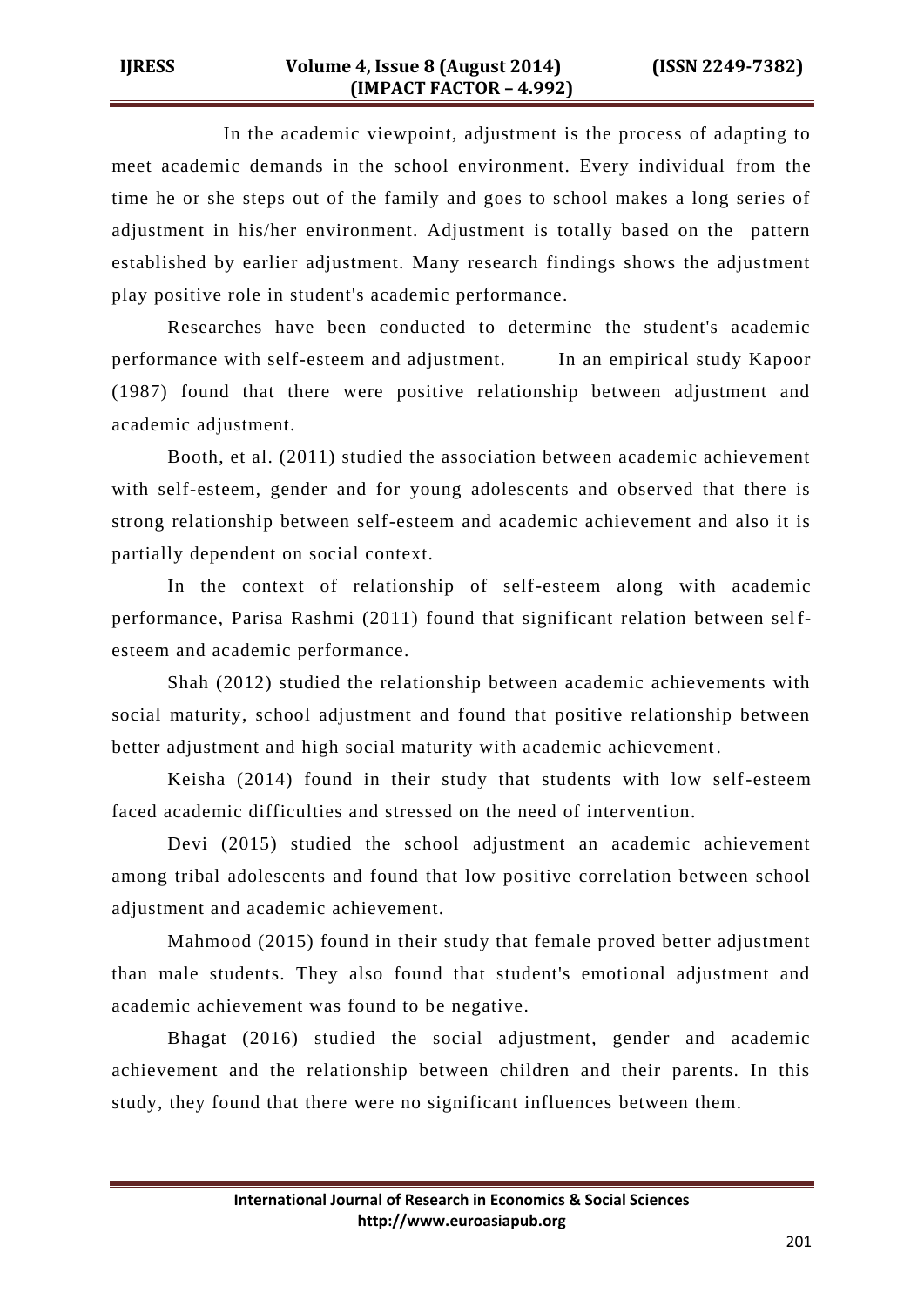### **OBJECTIVE OF THE STUDY :**

The objective of the study was to find out the impact of self-esteem and adjustment on student's academic performance.

# **HYPOTHESES OF THE STUDY :**

The present study is an attempt to test the following hypotheses:

(i) There would be significant difference between respondents of high and low self-esteem interm of their academic performance measures.

(ii) There would be significant difference between adjusted and nonadjusted respondents interm of their academic performance measures.

(iii) There would be gender difference on respondent's academic performance.

(iv) The academic performance of respondents of high socio- economic status family would be better than those of respondents of lower socio-economic status family.

## **METHOD :**

**(I) Sample :**

The sample consists of 300 secondary school students where purposively taken from different high schools located in Samastipur district areas of Bihar state. The age ranges of samples were from 14 to 16 years with an average range of 15 years.

## **(II) Scales :**

Following scales were used for data collection work :

# **(i) Self-esteem Scale :**

To measure the respondent's level of self-esteem, Self-esteem Scale developed by Prasad and Thakur (1990) was used.

## **(ii) Adjustment Inventory :**

To measure the respondent's adjustment level Hindi version of Bell's Adjustment Inventory by Shamshad, M. and Jehan, K. (1987) was used.

## **(iii) Academic Performance :**

For respondent's academic performance, the examination result of respondents were taken.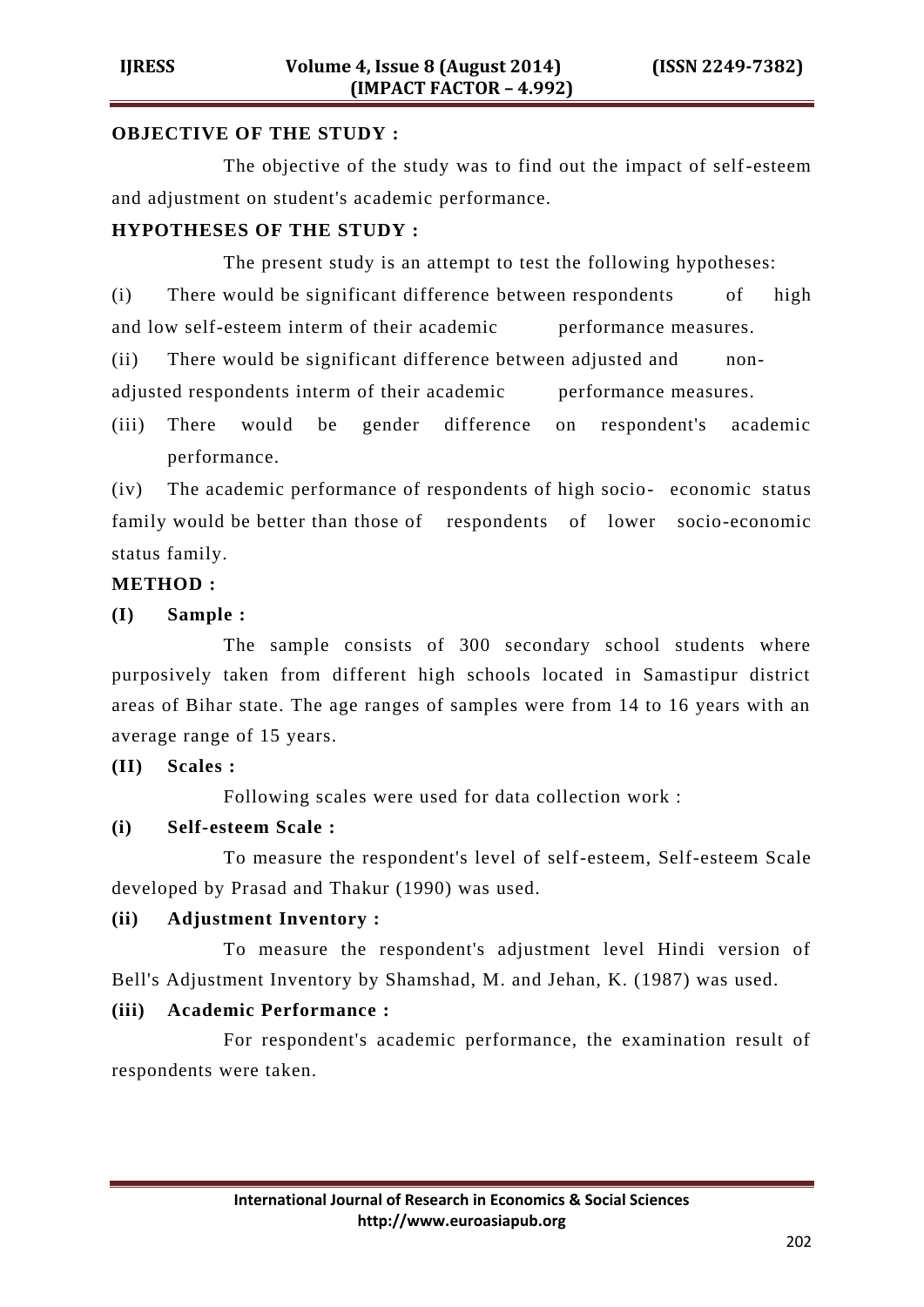# **(iv) Socio-economic Status Scale :**

To measure the respondent's of socio-economic status. Socioeconomic Status Scale developed by Kulshreshta, S.P. (1990) was used.

# **ANALYSIS OF DATA :**

The collected data were analyzed with t-test analytical method. **RESULT AND DISCUSSION :**

# **Table- (i)**

**Comparison of Academic Performance between Respondents of High and Low Self-esteem :**

| Group                                     | N   | Mean  | SD.  |      | t-value   p-value | ďf  |
|-------------------------------------------|-----|-------|------|------|-------------------|-----|
| <b>Respondents of</b><br>high self-esteem | 136 | 25.74 | 4.93 |      | $01$              | 278 |
| <b>Respondents of</b><br>low self-esteem  | 144 | 21.31 | 3.56 | 8.68 |                   |     |

The above table-i revealed the academic performance was significantly differed between respondents of high self-esteem and low-esteem. In this context, respondents of high self-esteem were showed better academic performance while respondents of low self-esteem were not showed. The computed t-value (8.68) was also found highly significant. It further reveals that, by means of high self-esteem respondent can able to give proper attention on their study. Thus, this result confirmed our earlier made hypothesis that "there would be significant difference between respondents of high and

low self-esteem interm of their academic performance measures."

# **Table- (ii)**

# **Comparison of Academic Performance of Adjusted and**

| <b>Non-adjusted Respondents:</b> |
|----------------------------------|
|----------------------------------|

| Group                          | N                | Mean  | SD.  |      | $ $ t-value $ $ p-value | ďf  |
|--------------------------------|------------------|-------|------|------|-------------------------|-----|
| <b>Adjusted</b><br>respondents | 138 <sup>1</sup> | 32.35 | 6.39 |      | $\leq 01$               | 269 |
| Non-adjusted<br>respondents    | 133              | 29.84 | 5.14 | 3.63 |                         |     |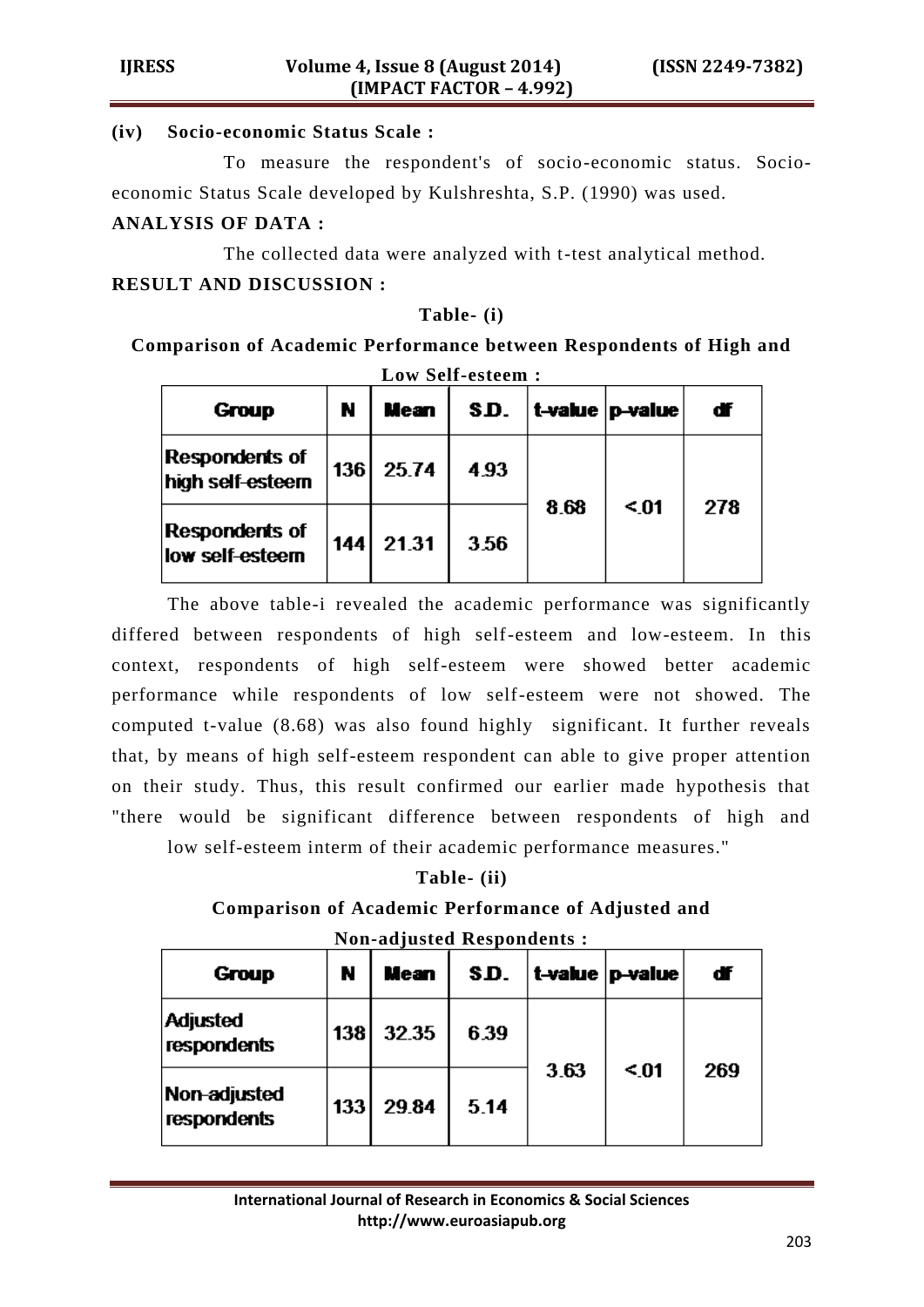The above table-ii displayed that adjusted respondents were found better in academic performance than of non-adjusted respondents. Because of adjusted respondents obtained less mean (29.84) and SD (5.14) while non-adjusted respondents obtained more mean (32.35) and SD (6.39) on academic performance. The calculated t-value  $(3.63)$  was found significant at  $\langle .01 \rangle$  level of confidence. According to this result, it can be say that adjustment related factor play positive role in student's academic performance. Thus, this result confirms our earlier made hypothesis that "there would be significant difference between adjusted and non-adjusted respondents interm of their academic performance measures."

### **Table - (iii)**

**Comparison of Academic Performance of Boys and** 

| Group                          | N | <b>Mean</b> | S.D. |      | $ $ t-value $ $ p-value $ $ df $ $ |     |
|--------------------------------|---|-------------|------|------|------------------------------------|-----|
| Boys respondents $ 150 $ 35.35 |   |             | 5.74 |      | $01$                               | 298 |
| Girls respondents   150        |   | 38.96       | 4.39 | 6.33 |                                    |     |

**Girls Respondents:**

The above table -iii revealed that, there were significant difference between boys and girls respondents interm of their academic performance. In this context, girls respondents were found in better academic performance while boys respondents were not found as like girls performance. Hence it can be ex plained that girl respondents give more attention on their study than boys respondents. Thus, this result confirm our earlier made hypothesis that "there would be gender difference on respondent's academic performance."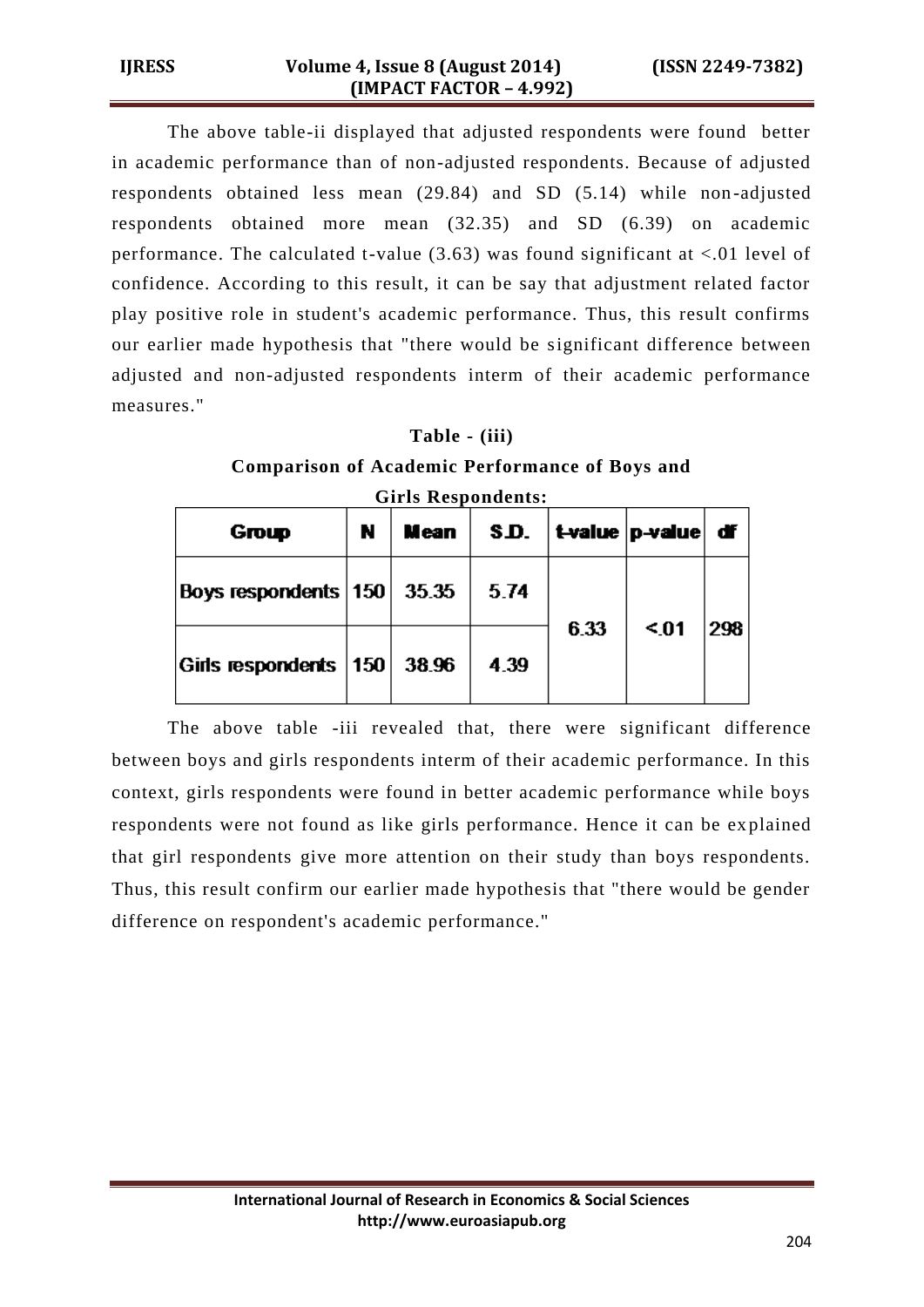#### **Table - (iv)**

**Comparison of Academic Performance between Respondents of High SES** 

| ани пом это гаши,                 |     |             |      |      |                        |     |  |
|-----------------------------------|-----|-------------|------|------|------------------------|-----|--|
| Group                             | N   | <b>Mean</b> | S.D. |      | t-value   p-value   df |     |  |
| Respondents of<br>high SES family | 114 | 31.64       | 4.92 |      | $01$                   | 248 |  |
| Respondents of<br>low SES family  | 136 | 26.32       | 3.39 | 9.85 |                        |     |  |

**and Low SES Family:**

The above table-iv displayed that respondents of high socio-economic status were obtain more mean (31.64) and SD (4.92) while respondents of low socio-economic status were obtained less mean (26.32) and SD (3.39) scores on academic performance measures. The t-value (9.85) was found significant at beyond chance. According to this result it is clear that socio-economic related factor help respondents in their academic activities. They can collect and use different types of study resources researches and obtain better performance. Thus, this result confirm our earlier made hypothesis no.-iv that, "the academic performance of respondents of high socio-economic status family would be better than those of respondents of lower socio-economic status family"

#### **CONCLUSION :**

From the above findings it is clear that self-esteem, adjustment and socio-economic status related factor play positive role in student's academic performance. Hence, it is concluded that students can achieve better academic performance with the help of better self-esteem adjustments and socio-economic related factors.